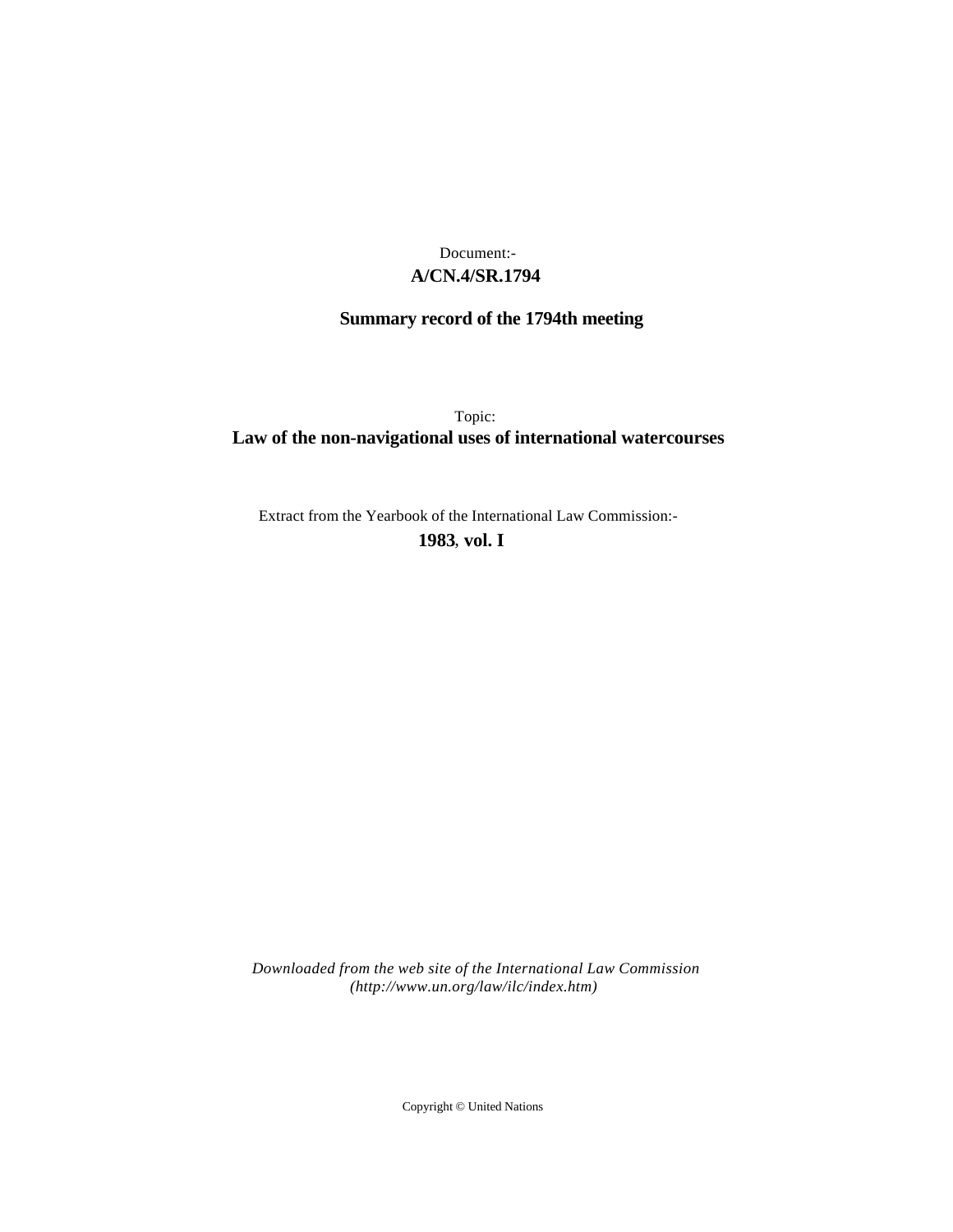reconcile the positions of the parties to a dispute, as Argentina had done when it had been involved in a dispute with Brazil.

32. In conclusion, he said that, apart from the comments on methodology which he had made, he was of the opinion that the report under consideration (A/CN.4/ 367) would serve as an excellent basis for the Commission's future work on the topic.

*The meeting rose at 12.55p.m.*

## **1794th MEETING**

#### *Friday, 1 July 1983, at 10 a.m.*

#### *Chairman:* Mr. Laurel B. FRANCIS

*Present:* Mr. Balanda, Mr. Barboza, Mr. Calero Rodrigues, Mr. Diaz Gonzalez, Mr. El Rasheed Mohamed Ahmed, Mr. Evensen, Mr. Flitan, Mr. Koroma, Mr. Lacleta Muñoz, Mr. Mahiou, Mr. Malek, Mr. McCaffrey, Mr. Ni, Mr. Njenga, Mr. Quentin-Baxter, Mr. Razafindralambo, Mr. Riphagen, Sir Ian Sinclair, Mr. Stavropoulos, Mr. Sucharitkul, Mr. Thiam, Mr. Ushakov, Mr. Yankov.

## **The law of the non-navigational uses of international watercourses** *{concluded)* **(A/CN.4/348,<sup>1</sup> A/CN.4/367,<sup>2</sup> A/CN.4/352, sect. F.I, A/CN.4/L.353, ILC(XXXV)/ Conf.Room Doc.8)**

#### [Agenda item 5]

#### DRAFT ARTICLES SUBMITTED BY THE SPECIAL RAPPORTEUR<sup>3</sup>  *(concluded)*

1. Mr. MALEK endorsed the observation made by the previous Special Rapporteur in his first report<sup>4</sup> to the effect that the amount of fresh water in watercourse systems was unevenly distributed throughout the world, so that there had always been large deficiencies of water in some regions and large excesses in others. Some members of the Commission had stated that, in their own countries, water was, by virtue of its abundance, a crucial commodity. Despite that abundance, or perhaps even because of it, serious problems arose in those countries

owing to the lack of appropriate rules of law. In many other countries, the absence or insufficiency of water was a source of constant concern. Sometimes the shortage of water in a State even contributed to military insecurity, not only for the State itself, but for the whole of the region in which it was situated. That was so in the case of Lebanon.

2. In the absence of official information, he referred to reports published recently in the *International Herald Tribune* and in *Monday Morning,* a Beirut weekly, which stated that many specialists in the area were convinced that the watercourses and wells in the countries of the region—namely Israel, Lebanon, the Syrian Arab Republic and Jordan—were crucial not only to the chances of success of the United States-sponsored troopwithdrawal plan for Lebanon, but also to the prospects of another Middle East war. The reports mentioned, in particular, the Oronte River, which rose in the heart of Lebanon and flowed through the Syrian Arab Republic, irrigating a large proportion of that country. The reports emphasized the Syrian Arab Republic's intention to ask Lebanon to guarantee that the Oronte would not fall under Israeli control. They also stated that the headwaters of the Oronte appeared to be one of the main factors in the Syrian Arab Republic, which was heavily dependent on agriculture, being determined to keep its troops in Lebanon. It also appeared that Israel was keenly interested in the waters of a river flowing through southern Lebanon—the Litani—over which it had no claim, but a portion of which it had controlled since its troops had entered Lebanese territory in 1982. According to the reports in question, one of the first acts of the Israelis had been to seize all the hydrographic charts and technical data concerning the dam and the river, on the grounds that those documents came under the heading of military intelligence. It had also been acknowledged that seismic soundings and surveys had been carried out with a view to boring a diversion tunnel at the point on the Litani nearest the Israeli border. Given its lack of fresh water, Lebanon made maximum use of the waters of the Litani. Any diversion of a portion of those waters would be catastrophic for Lebanon. While, admittedly, not even the most developed rules of law could change such situations, it was important for the Commission to take them into account in preparing the draft articles. The diversion of all or part of the waters of a watercourse should be considered strictly prohibited and the draft should contain a provision to that effect. In his third report (A/CN.4/348, para. 513), the previous Special Rapporteur had referred to the diversion of water outside an international watercourse system as one of the quesan international watercourse system as one of the ques-<br>tions which should be don't with in a separate set of uons w.<br>articles.

3. Another question on which the Commission should take a decision was the protection of hydraulic works and water resources in periods of armed conflict, whether that conflict was international or not. In his third report *{ibid.*, para. 399), the previous Special Rapporteur had stated that any provision on that question which the Commission decided to include in its draft should be designed to avoid,

<sup>1</sup> Reproduced in *Yearbook. . . 1982,* vol. II (Part One).

<sup>2</sup> Reproduced in *Yearbook . . . 1983,* vol. II (Part One).

<sup>&</sup>lt;sup>3</sup> For the texts, see 1785th meeting, para. 5. The texts of articles 1 to 5 and X and the commentaries thereto, adopted provisionally by the Commission at its thirty-second session, appear in *Yearbook . . . 1989,* vol. II (Part Two), pp. 110 et seq.

<sup>4</sup>  *Yearbook . . . 1979,* vol. II (Part One), p. 149, document A/CN.4/ 320, para. 24.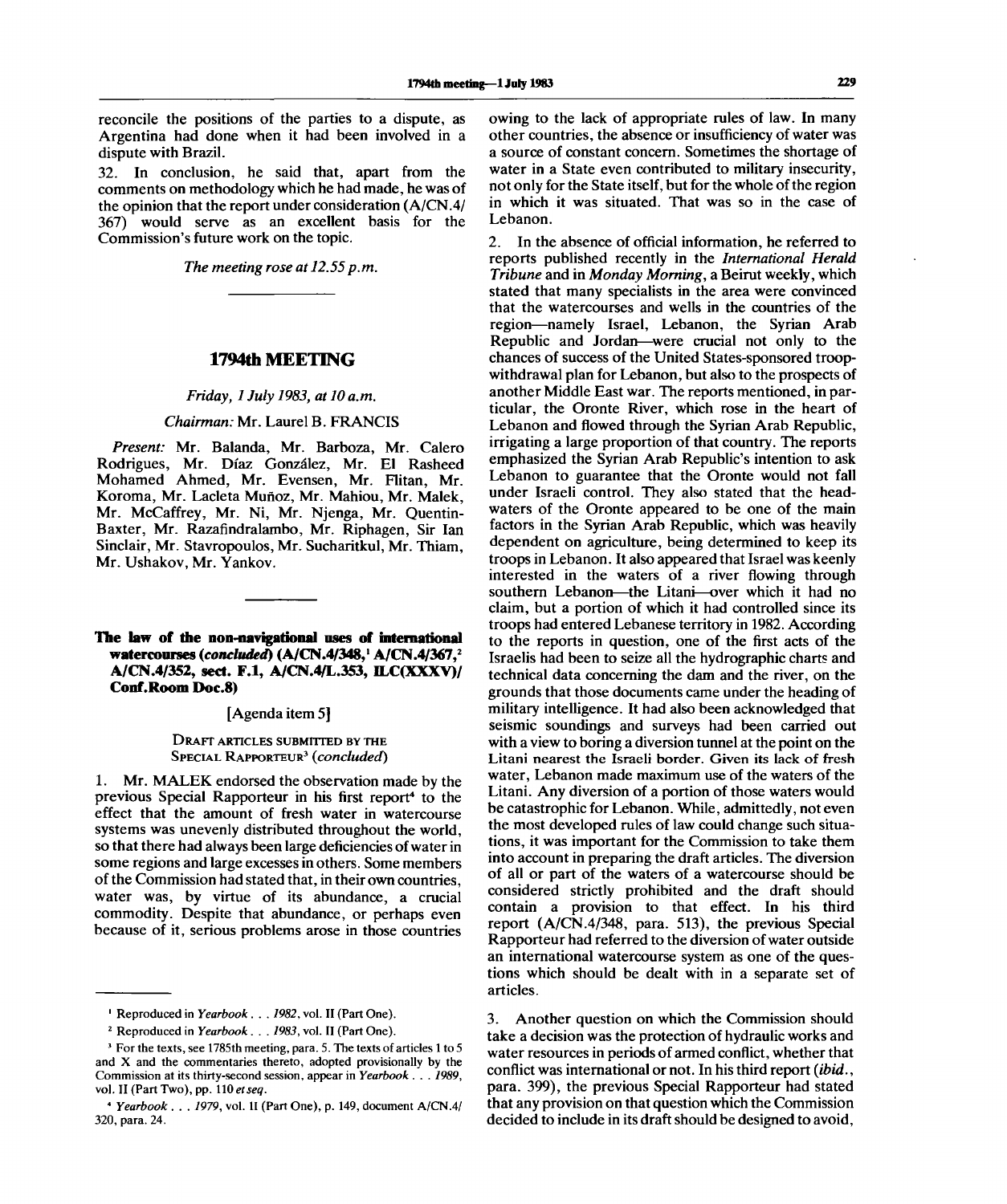in so far as possible, any entanglement in the larger questions of the law of war; he had expressed the view that the extreme gravity of the damage and losses that might result from the destruction of modern hydraulic installations and the ensuing lethal contamination of drinking-water supplies warranted codification efforts. It was for that reason that he had proposed draft article 13 on that question. The current Special Rapporteur, however, doubted the advisability of such a provision. Some members of the Commission appeared to share his view, while others, including himself, favoured an article along the lines proposed by the previous Special Rapporteur. In any event, the Commission should not simply refuse to deal with the question, but should rather consider the extent to which it could do so in the light of existing relevant instruments.

4. The report before the Commission (A/CN. 4/367) had been extremely well prepared and drafted. Although it might admittedly have been conceived somewhat differently, the Special Rapporteur could hardly be criticized for submitting too many draft articles, when two Special Rapporteurs concerned with other topics had recently been criticized for precisely the opposite reason. He also emphasized the high quality of the three reports presented by the previous Special Rapporteur, particularly the third report (A/CN.4/348), which would continue to guide the Commission in its work.

5. Although, at the outset, it had been decided that the debate should be confined to general questions and to draft articles 1 and 6, it had actually ranged over the whole of the draft and nothing had been done to channel it in the desired direction. In addition to his general observations, he would therefore comment mainly on draft articles 1 and 6.

6. Firstly, he noted that the longer the debate continued, the greater the ground still to be covered tended to become. The concepts, ideas and principles which had initially been clear had become obscured by the alternative concepts, ideas and principles proposed. No general agreement had been reached on any important aspect of the topic. The differences of opinion on the very concept from which it derived appeared increasingly irreconcilable. In the past, the term "international rivers" had been used and everyone had understood what was meant.

7. When work on the codification of the topic had begun in the United Nations, the term initially used had been "international watercourses", which was equally clear. However, in the course of the codification exercise, it had been felt that, in order to ensure harmony between the physical laws governing water and the legal rules governing the use of fresh water, the drainage basin must be taken as the unit for the formulation of such rules. It had been at that point that differences had arisen. The use of the international drainage basin concept had met with considerable opposition, so that it had had to be abandoned. It had then been replaced by the international watercourse system concept, which now seemed to be seriously opposed by several members of the Commission, despite the fact that the Commission had

accepted it provisionally in 1980. In introducing the term "international watercourse system", the previous Special Rapporteur had maintained in his third report *(ibid.,* para. 512) that it was a recognized concept used in State practice and by specialists in and commentators on the topic. The concept had seemed preferable to that of the basin, or drainage basin, in that it focused on the waters and their uses and interdependencies. The current Special Rapporteur had endorsed those conclusions. The meaning and scope of the international watercourse system concept had been defined by several members of the Commission, who had distinguished it from the basin or drainage basin concept. It had been argued that, once the concept had been provisionally adopted by the Commission, any attempt to modify it could jeopardize the future of the draft itself. As no final decision on article 1 was required for the time being, he would reserve his position on that article.

8. He would also reserve his position on article 6, the future of which seemed somewhat uncertain, since it contained the term "shared natural resource". Referring to paragraph 2 of that draft article, he said that he did not see why an international watercourse system and its waters, which constituted a shared natural resource, should be used only "in accordance with the articles of the present Convention and other agreements or arrangements entered into in accordance with articles 4 and 5". Could it really be claimed that the convention and the agreements entered into, or to be entered into, in accordance with articles 4 and 5 encompassed all the existing rules of international law pertaining to the subject? If such were the case, the limitation would not be necessary. Perhaps the words "and other rules of international law" should be added at the end of paragraph 2 as a safeguard clause.

9. Although draft article 4 was not under discussion, its importance was such that he wished to comment briefly on it. Contrary to what was stated in the commentary to draft article 4 (A/CN.4/367, para. 78), its inclusion in the introduction to the draft articles did not emphasize its importance. The same was true of draft article 5. Draft article 4 made it an obligation of system States to negotiate, while draft article 5 established the right of system States to participate in negotiations. In his view, both of those draft articles should be placed in chapter II, which was concerned with the rights and duties of system States. Moreover, paragraph 3 of draft article 4 should be placed at the beginning of the article, since it set out the basic rule whereby system States must conclude one or more agreements on the apportionment of the use of water. Paragraph 1 could either become paragraph 2 or be placed in the special article to be devoted to the definition of terms. Moreover, the obligation to negotiate, as stated in paragraph 3, was not sufficiently clear.

10. The commentary to article 4 as provisionally adopted by the Commission<sup>5</sup> provided little clarification in that regard, since it implied that there would be no

*Yearbook . . . 1980,* vol. II (Part Two), pp. 118-120.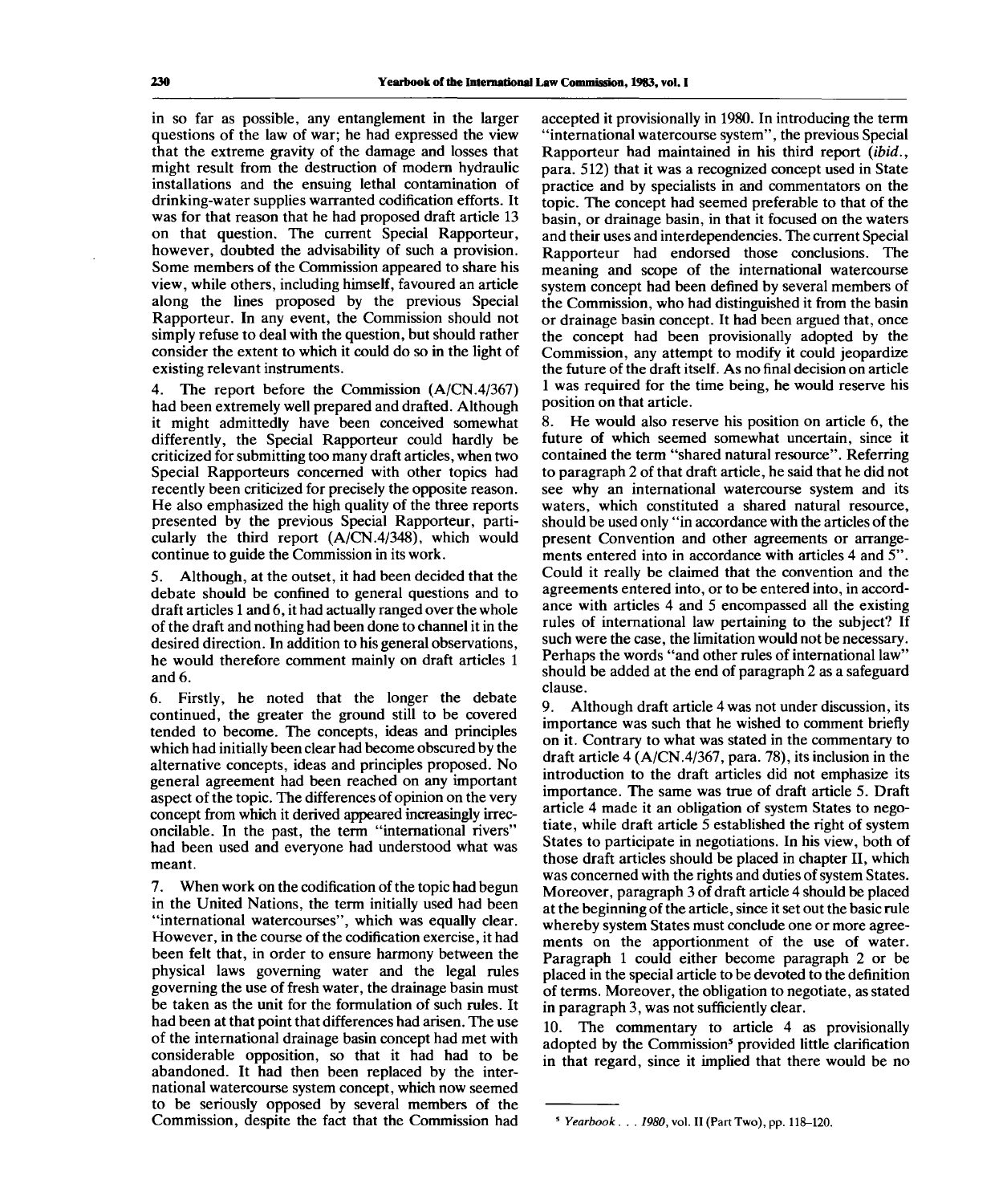obligation to negotiate where an international watercourse was little used, if the degree of use was limited in relation to the resources available and thus did not call for an agreement between the system States, or if the use made of the watercourse by one or more system States was bound to have so little effect on the uses made of it by other system States that no agreement was needed. Terms such as "little used", "degree of use" and "so little effect" were so vague that they could make it even more difficult to determine the limits of the obligation. Instead of establishing the obligation of system States to negotiate in good faith with other system States for the purpose of concluding one or more agreements on the particulars of use, which could be easily contested or difficult to verify, it might be better quite simply to stipulate that the obligation existed not "in so far as the uses of an international watercourse system may require", but if one of the system States called for negotiations. The rule should be conceived in such a way that it could be applied without difficulty whenever it was deemed necessary by one of the system States. Given its importance, the rule should not contain conditions which rendered it ineffectual. Even if it did not constitute a rule of customary international law, it was certainly a rule of ethics. Consequently, it should be incorporated in the draft articles if only byway of progressive development of international law.

11. In conclusion, he expressed the hope that the Commission would accept Sir Ian Sinclair's proposal (1791st meeting) concerning the articles which should be considered at the next session.

12. Mr. YANKOV congratulated the Special Rapporteur on his admirable first report (A/CN.4/367). He also expressed his appreciation for the very informative and thought-provoking memorandum submitted by Mr. Stavropoulos (A/CN.4/L.353), which contained not only much valuable information, but also the 15 very interesting UNEP draft principles, some of which called for further scrutiny in order to ensure a proper balance between the divergent interests of States.

13. Referring to draft article 1 submitted by the Special Rapporteur, he said that the term "international watercourse system" needed further clarification. While the concept might be comprehensive and flexible, as noted in the commentary to that article (A/CN.4/367, paras. 71- 72), he could not agree with the view expressed by the previous Special Rapporteur that it constituted "a recognized concept employed in State practice and by specialists in and commentaries upon the topic". His own feeling was that, even if the Commission, at its following session, went on to examine draft articles 7-20, the concept of the "international watercourse system", like that of a "shared natural resource", would continue to present difficulties.

14. Turning to draft article 2, he voiced doubts as to whether the concepts of "administration" and "management" should be introduced into paragraph 1, in addition to the concept of "conservation". If the provisions of article 2 as proposed by the Special Rapporteur were taken together with those of articles 11 and 12 concerning notifications and time-limits for reply, the impression

might be created that other system States were precluded from taking any measures in their own territory until the whole notification process had taken its course. That was not to say that consultation elements should not be taken into consideration; but their proper place was in bilateral, multilateral or system agreements. They should not take the form of mandatory rules, as appeared to be the case in the draft articles.

15. The concept of a shared natural resource constituted one of the basic tenets of the draft and, for his part, he doubted whether the concept was sufficiently mature for that purpose. For the Commission's draft articles to be viable and acceptable to the international community, they had to take into account all the factors involved. The fact that the interests of States diverged in the matter could not be concealed. Every one of the various statements made during the Commission's discussion of the topic had revealed quite clearly that the speaker had been thinking of the interests of either an upper riparian or a lower riparian State.

16. He had similar reservations with regard to the contents of chapter III. Draft article 11 on notification, in particular, was much too rigid. As to the institutional arrangements dealt with in draft article 15, they should be left to regional or system agreements. Arrangements of that type did, of course, exist in State practice wherever the States concerned felt them necessary and practical. The matter was, however, one to be dealt with by specific agreements, rather than in general rules.

17. Referring to chapter IV of the draft, he said that, while he was not opposed in principle to consideration being given to the environmental aspects of the topic under consideration, it should be noted that environmental rules in different spheres constituted one of the most important issues of the day. The problems involved had received consideration in a variety of forums, both within and outside the United Nations. It was necessary, therefore, to exercise caution and to avoid establishing rules that might lead to unnecessary constraints and complications in river use.

18. In conclusion, he said that a sound basis for the Commission's work on the topic would be to adopt, as the dominant theme of the draft articles, the concept of uses based on international co-operation.

19. The CHAIRMAN recalled that, despite the fact that some members had commented on articles 2 and 3, there was general agreement that those articles should not be referred again to the Drafting Committee.

20. Mr. EVENSEN (Special Rapporteur), summing up the discussion on the topic, said that he had felt it appropriate to submit to the Commission, at the current stage, a fairly complete set of suggestions in the form of draft articles. The reasons for adopting that course were many. First, the previous Special Rapporteur's third report (A/CN.4/348) had provided a good starting-point for the Commission's work on the topic. Secondly, he had felt that an extensive exchange of views was necessary and that such an exchange should be of a very concrete rather than of a general nature, so as to enable him to do useful work. Thirdly, there had been a strong demand from the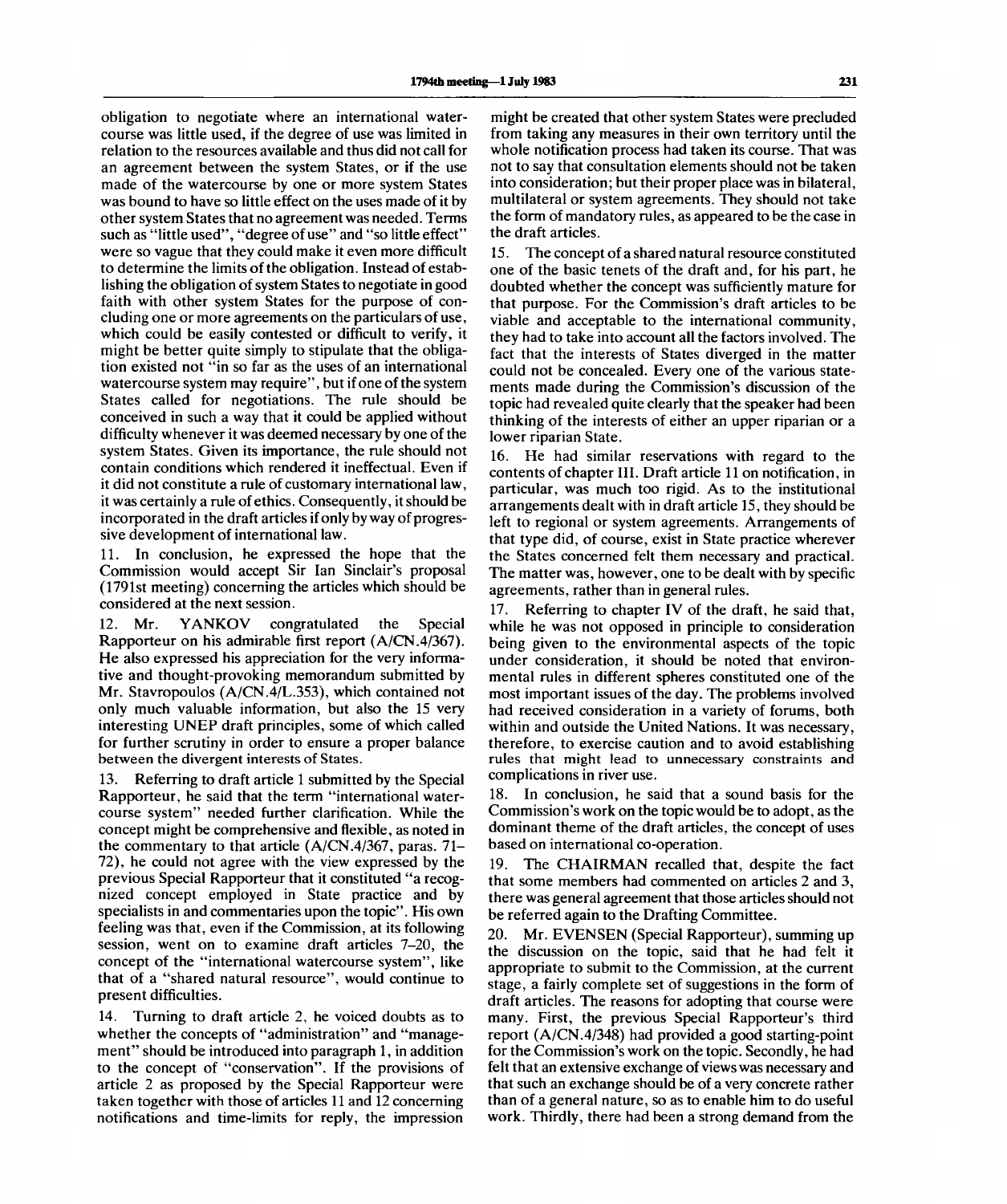international community—not least in the General Assembly and in its Sixth Committee—for concrete guidance because of the increasing need to find peaceful solutions in matters of watercourse management in various parts of the world. Fourthly, the task of drafting a convention on the topic was perhaps somewhat unusual in that it was of a highly political nature, while at the same time involving formidable legal challenges.

21. He had felt that the only possible approach to the task entrusted to the Commission by the General Assembly was to draft a complete framework agreement, because each watercourse system had its own distinctive characteristics and its unique set of problems arising from its geography, hydrology, climate and environment. Equally important was the fact that those various factors often gave rise to explosive political issues—both domestic and international—and frequently led to problems in the much wider context of a whole region or continent.

22. The exchange of views that had taken place over the past two weeks would prove very valuable to him in his work. He was particularly gratified to note that all members present had contributed to the discussion, and he expressed his gratitude for the assistance thus rendered to him in the form of invaluable advice and a host of ideas, recommendations and guidelines which had shed light on the various political and legal issues involved. He was also very grateful for the courteous and friendly manner in which the necessary criticisms and proposals for changes had been submitted.

23. The majority of speakers had stressed the importance of the topic, especially for the developing countries. Many had emphasized the added importance due to ever-increasing uses and to technological developments. Mr. Jagota (1790th meeting) had also emphasized the peace-keeping aspects of the topic. Mr. Mahiou (1793rd meeting) had dwelt on a particular aspect of great interest to his country, namely the importance of groundwater reserves under the Sahara desert, which amounted almost to international ground-water lakes.

24. In his second statement (1791st meeting), Mr. Ushakov had appeared to detract from the importance of the Commission's task by pointing out that the future convention might well not be ratified by all riparian States, adding that it would serve little purpose if two countries, such as the USSR and Senegal, were to ratify the convention when they had no common international watercourse. He, for one, did not share those sentiments. Observations of that kind could be made with respect to a great many multilateral treaties and reflected a risk inherent in treaty-drafting activities. That risk, however, in no way detracted from the importance of the task before the Commission. The codification part of its efforts would crystallize, in treaty form, the relevant governing principles of international law and thus influence the international relations of States in fluvial matters, regardless of ratification or non-ratification by particular States. The progressive development aspect would be equally important. One of the essential bases of discussion was the conclusion of system agreements that would take into

account all the special elements and peculiarities of a geographical problem area. The formulation of such agreements would be greatly facilitated by a framework agreement embodying relevant proposals and principles.

25. Other speakers had appeared to entertain doubts as to the usefulness of elaborating a comprehensive framework agreement, thus apparently suggesting that the task before the Commission might boil down to the elaboration of three main elements: the sovereignty concept, responsibility for substantial damage caused to others, and certain specific aspects of pollution. He felt that those comments constituted reactions to his rather unsuccessful attempts to strike a balance between the various rights and interests involved. Certain upper-riparian States, in particular, had found that his draft did not place sufficient emphasis on State sovereignty. He would bear those remarks very much in mind and was grateful to those members, especially Mr. Calero Rodrigues (1787th meeting) and Mr. Njenga (1788th meeting), who had drawn his attention to a number of sensitive issues.

26. Another question which had been discussed from various angles was that of the form which should be given to the draft. There appeared to be broad agreement that the Commission should aim at drafting a framework agreement. That being said, the question arose of the meaning of "framework agreement" in the current context. From the discussion, five elements had emerged as necessary or desirable in that regard. First, the framework agreement should be a comprehensive one, covering most of the important issues that could arise. Secondly, the principles embodied in it must be framed as general principles, partly in the form of legal standards. Thirdly, system agreements for special watercourses, special uses, specific installations or specific parts of watercourses should be encouraged. Perhaps there should be system agreements of a regional nature, taking into account the distinctive features and peculiarities of a special region. Fourthly, the framework agreement should involve both codification and progressive development of international law. Fifthly, a number of the articles in the framework agreement should be formulated as binding provisions, mainly perhaps those which represented the codification of existing State practice, of rulings taken from decisions of international or national courts, or of established norms extracted from the teachings of legal scholars. Other articles would contain non-mandatory norms which would be subject, among other things, to qualifications applicable in each concrete case.

27. In that connection, Mr. Reuter (1785th meeting) had expressed the view that any provision included in the agreement must entail some element of legal obligation. There had also been a suggestion that a distinction could be made between legally binding provisions and nonlegally binding recommendations. It was difficult, however, to know where to draw the line in that respect. Possibly, members' views were divided according to whether they had had practical experience of drawing up a draft convention or had a purer concept of law and, in particular, of treaty law. In his opinion, the Commission